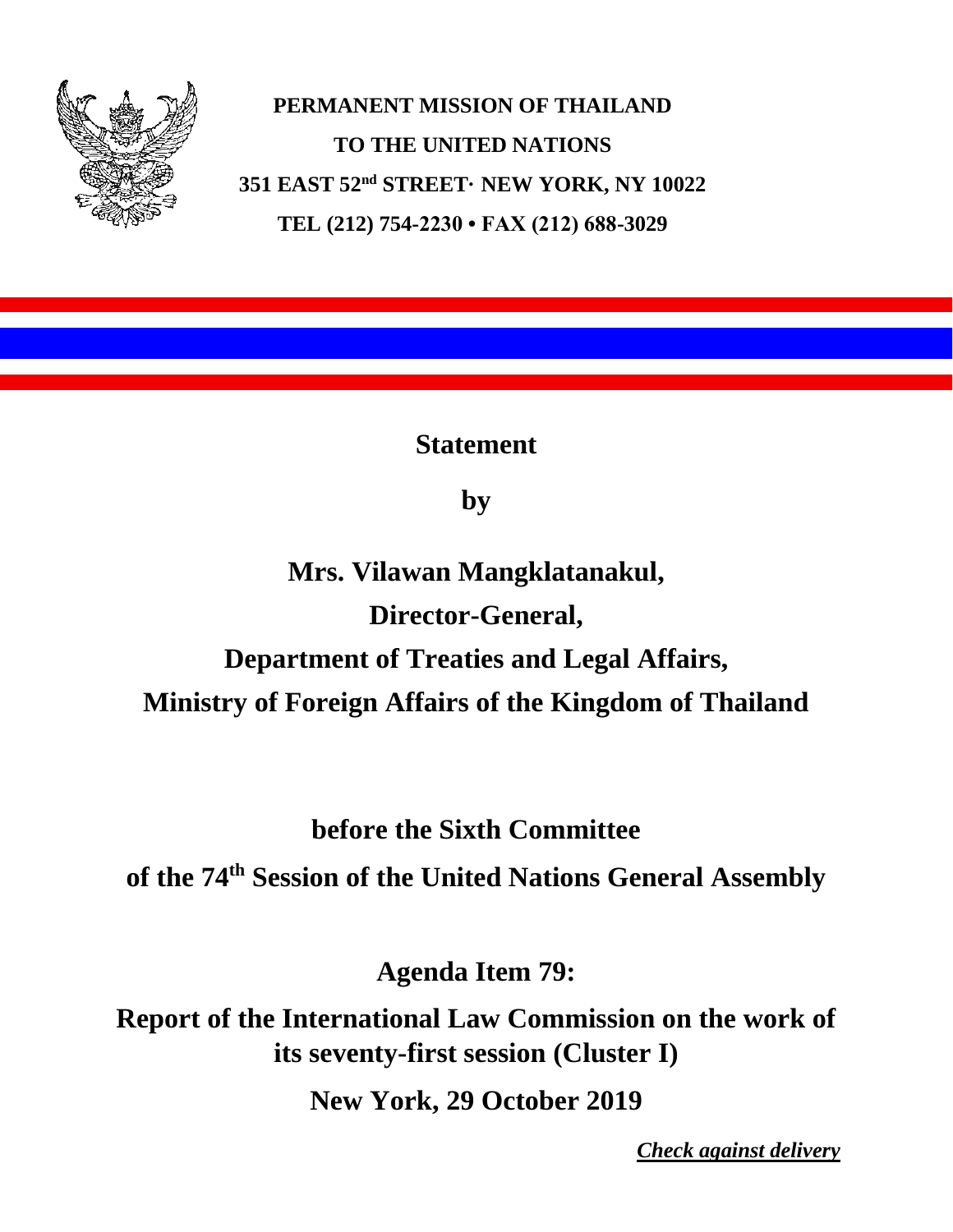## **Mr. Chair,**

1. My delegation wishes to begin by congratulating the International Law Commission for the successful conclusion of its seventy-first session and to express our appreciation to Mr. Pavel Šturma (**พาเวล ชเตอร์มา**) for his chairmanship and the comprehensive presentation of the ILC report.

2. With regard to the topic of "**Crimes against humanity**", Thailand wishes to commend the Special Rapporteur, Mr. Sean Murphy, for his outstanding contribution to the work of the ILC on this topic and take note of the adoption of the entire set of the draft articles on prevention and punishment of crimes against humanity on second reading by the Commission.

3. Thailand reiterates its support for the Commission's work on this topic. My delegation is positively considering the recommendation by the Commission for an elaboration of a convention by the General Assembly or by a diplomatic conference on the basis of the draft articles. We are of the view that such a convention will help facilitate national prosecutions, end impunity and strengthen international cooperation in the suppression of crimes against humanity.

4. We emphasise the need for the prevention of heinous crimes and the strengthening of the rule of law. Therefore, Thailand recognizes the necessity of draft article 4, concerning effective preventive measures and international cooperation to prevent crime against humanity in conformity with the rules of international law.

5. Thailand wishes to express its support for draft article 10 on the obligation to prosecute or extradite (*aut dedere aut judicare*) as well as draft articles 13 and 14 on extradition and mutual legal assistance, particularly, the rationale behind paragraph 3 of draft article 13 where the political offence exception is precluded.

6. We see the value in draft article 10 as it contains essential elements that may assist States in fulfilling their obligations under international law in the manner that they consider to be most appropriate for each particular context. It is our firm belief that these elements are critical in closing jurisdictional gaps, preventing alleged perpetrators from going unpunished and fighting against impunity.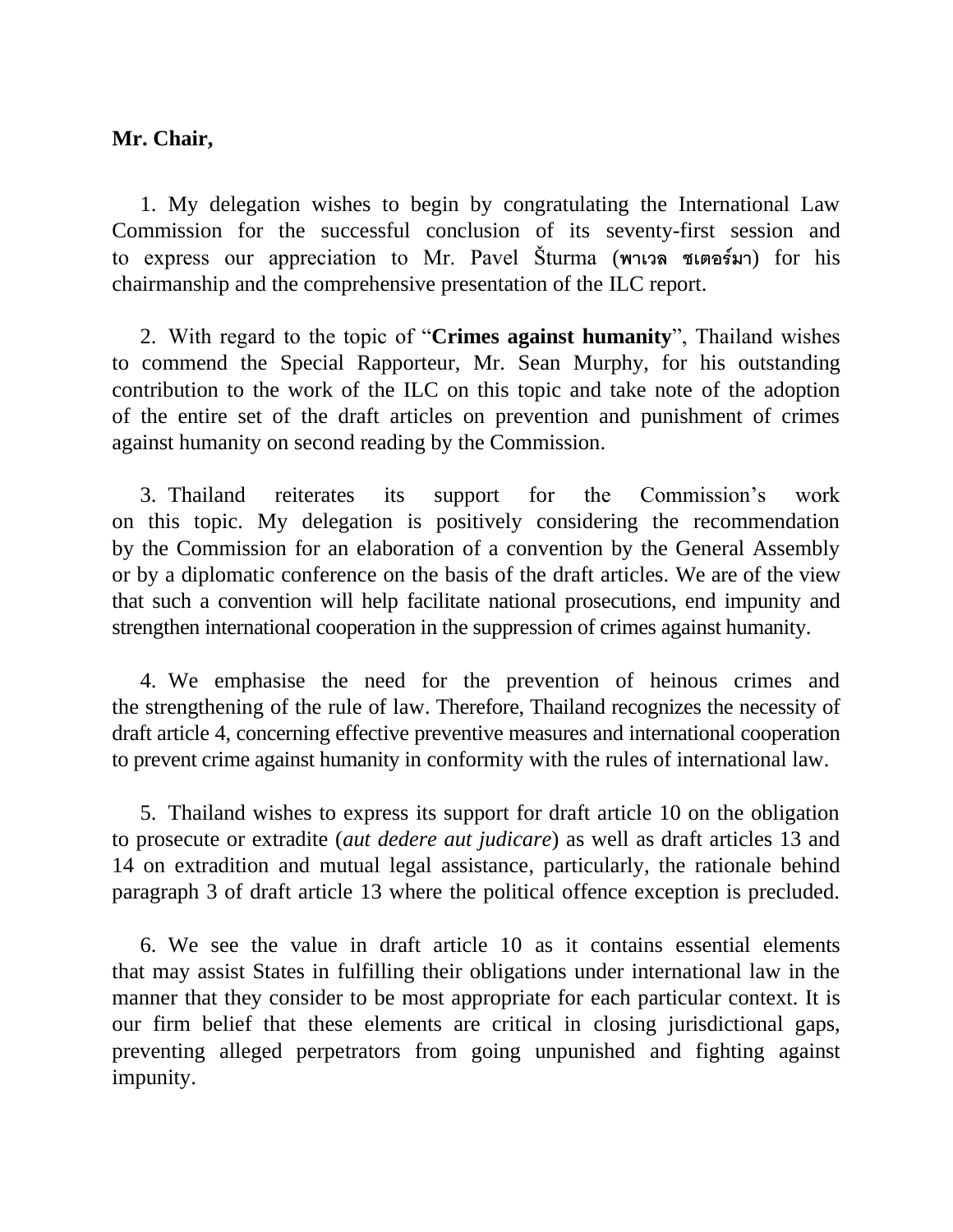7. On these notes, we will continue to follow the further development of this topic closely.

Mr. Chair,

8. On the topic of **"Peremptory norms of general international law (***jus cogens***)**", Thailand would like to thank the Special Rapporteur, Mr. Dire Tladi (**ดิเร ทลาดี**), for his fourth report on the subject. We welcome the adoption of the draft conclusions by the Commission on first reading.

9. Thailand agrees with the general approach of using the definition of *jus cogens* as stipulated in Article 53 of the 1969 Vienna Convention on the Law of Treaties (VCLT) as basis for draft conclusion 2, which is the most widely accepted definition of *jus cogens* today.

10. With respect to draft conclusion 7 on identification of *jus cogens*, because of its extraordinary legal effects, we need to be very careful about the "acceptance and recognition by the international community of States as a whole" criterion. Now that the threshold has been raised to "a very large majority of States", it still needs to be further clarified and deliberated upon in order to determine whether or not it is sufficient, noting that the subjective nature of this type of threshold is a real challenge. At the outset, in our view, it still does not accurately reflect what the negotiators of Article 53 of the VCLT had intended. The term "as a whole" requires a much higher threshold than simply a "large majority" or even "a very large majority". However, generally, we would agree with the Commission that it is not only about a matter of numbers. Indeed, what also needs to be taken into account is the universality of acceptance and recognition across regions, legal systems and cultures, among other things.

Mr. Chair,

11. With regard to draft conclusion 23 and the annexed non-exhaustive list of *jus cogens*, my delegation expressed our views at the 72<sup>nd</sup> session that creating a list might hinder the dynamic evolvement of *jus cogens*. We note that the draft conclusion clearly states that the list is not exhaustive and is without prejudice to the existence or subsequent emergence of other peremptory norms. However, we interpret such list